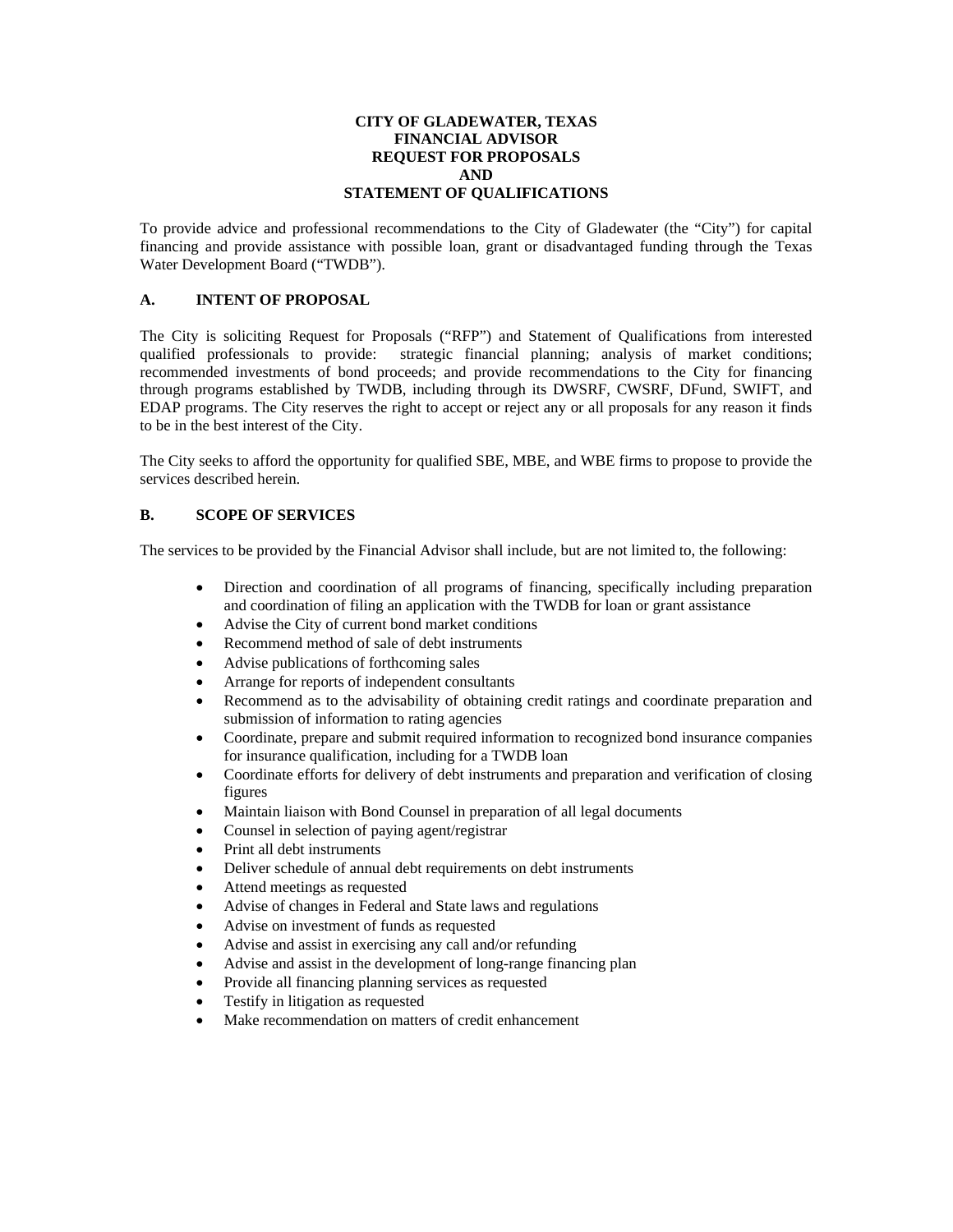# **C. STATEMENT OF QUALIFICATIONS**

The Proposer shall provide a description of the history and background of the firm, identification of the services currently being provided to municipalities in Texas and other information relevant to the provision of Financial Advisory services. The following information shall be included in your proposal:

- 1. General information about the firm.
	- A. Name, address and phone number of the firm.
	- B. History of the firm.
	- C. List names and titles of the firm who are directly responsible for financial advisory services.
	- D. Information pertaining to the firm's compliance with licensing and other requirements of the Securities Exchange Commission, the National Association of Securities Dealers and the Municipal Securities Rulemaking Board.
- 2. References.

Lists of three (3) references of cities for which similar services have been provided.

- 3. Identify personnel to be assigned responsibility for administering the account (provide resume and location for the individual representatives that the firm will assign to the account).
- 4. List the experience of the individuals assigned to the account and placement of debt instruments with the TWDB. Please list the work performed, including the dollar amount of the debt issue or other financing. Please include the names, addresses, and phone numbers of contact persons.
- 5. Additional services describe any other service or experiences of the firm which you deem beneficial in acting as Financial Advisor to the City.
- 6. Attach a copy of financial advisory services contract proposed by your firm without fee information.

# **D. RECEIPT OF PROPOSALS**

**If your firm is interested in being considered as Financial Advisor for the City, proposals must be received no later than 2:00 P.M. (Central Standard Time) Friday, July 8, 2022, at the City Hall, 519 E. Broadway, Gladewater, Texas 75647**. One (1) copy of the proposal must be sealed and clearly marked on the face of the shipping material "FINANCIAL ADVISOR RFP".

#### **E. SELECTION CRITERIA**

The City shall use the following selection criteria and point system to evaluate and score each proposal.

| <b>Criteria</b>                    | <b>Points</b> |  |
|------------------------------------|---------------|--|
|                                    |               |  |
| Experience                         | 40            |  |
| Capacity to perform                | 40            |  |
| Familiarity with the City and TWDB | 10            |  |
| <b>Affirmative Action</b>          | 10            |  |